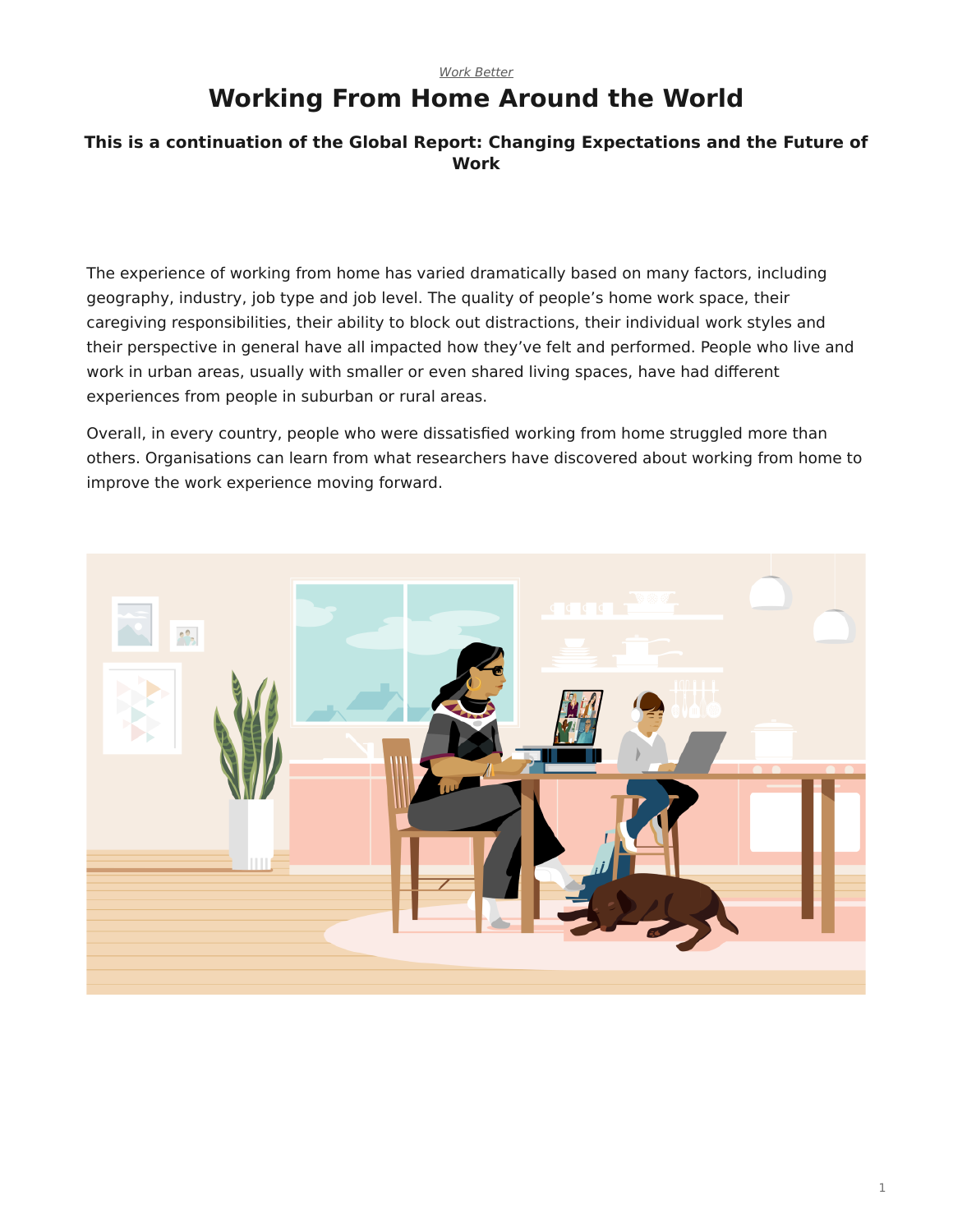# The Key Benefits and Challenges of Working From Home

People's experiences of working from home are deeply personal as the individuals themselves. How people perceive the benefits and challenges of working from home varies significantly, yet the data reveals some consistent issues around the world and patterns that emerge in different countries.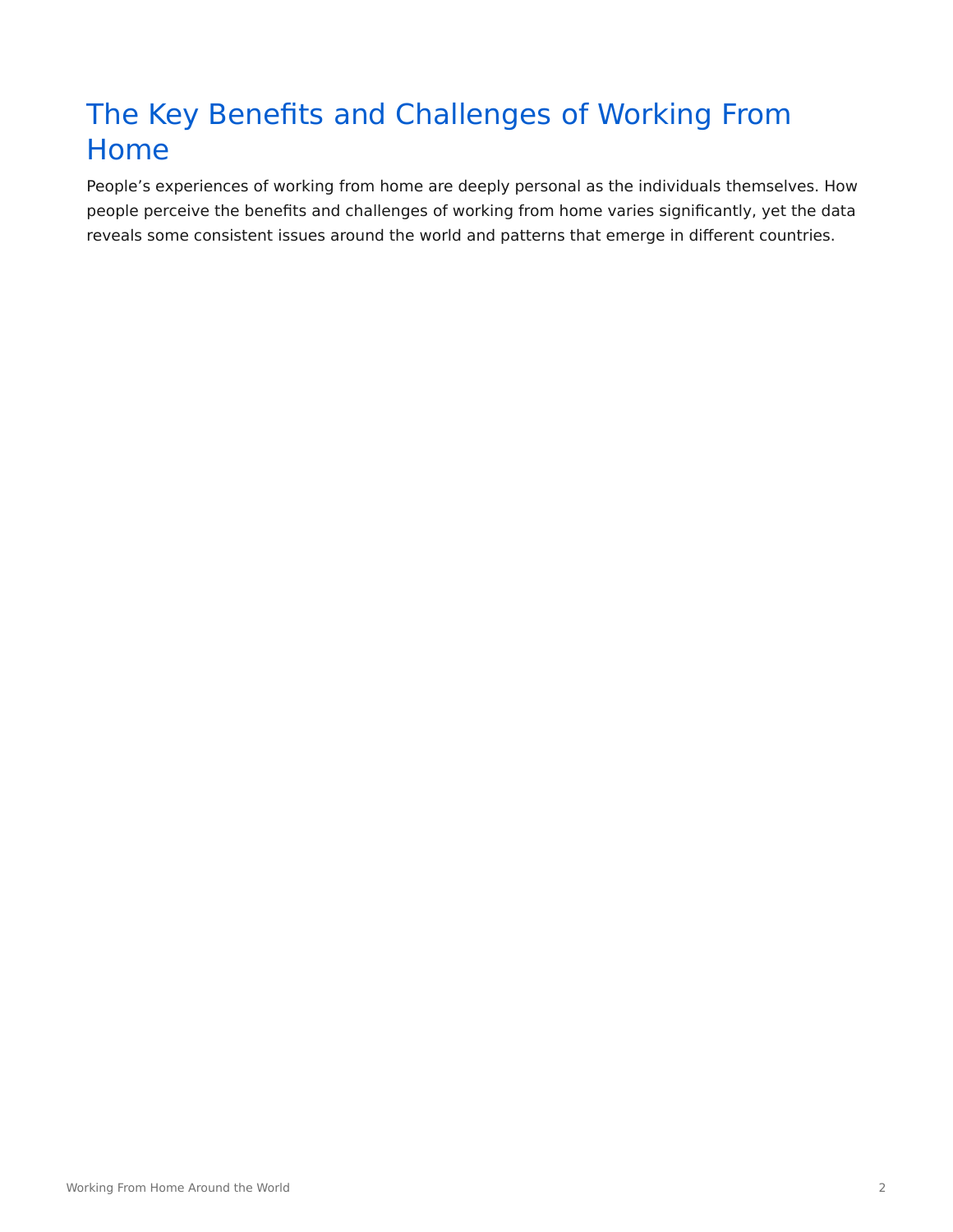### No Commute: Benefit

Not commuting to the office is almost universally the main thing people like about working from home.

# **8 out of 10 countries rank the lack of a commute as the top benefit, and it was a close second in China.**

Only India ranked it significantly lower. One participant summarised the sentiment of many by saying, "I'm not wasting 45 minutes in a commute. I can go for a run in the morning and then quickly get right into work." Ironically, the thing most people like the best about working from home is not related to their company's workplace, but simply to how long or difficult it is to get there.

The notion that commuting is essentially wasted time is important for organisations to understand as they consider their long-term real estate strategies and flexible work policies. It is equally important to note that some degree of commute can be helpful as it can act as a temporal threshold between work life and home life.

### Isolation: Challenge

Everyone everywhere struggles with a feeling of isolation while working from home.

**In fact, isolation ranks the highest among participants in all 10 countries as the leading factor that worsened during mandatory workfrom-home orders.**

It is especially high in Australia, Mexico and Spain — countries that rate isolation twice as worse than any other factors.

Despite all the efficiency-based arguments for embracing a heavy work-from-home strategy, people are social animals and do not thrive when they feel alone. Loneliness was a growing issue before the pandemic, and this has only accelerated over time. Virtual meetings can't replicate the same level of connection people feel when they are together.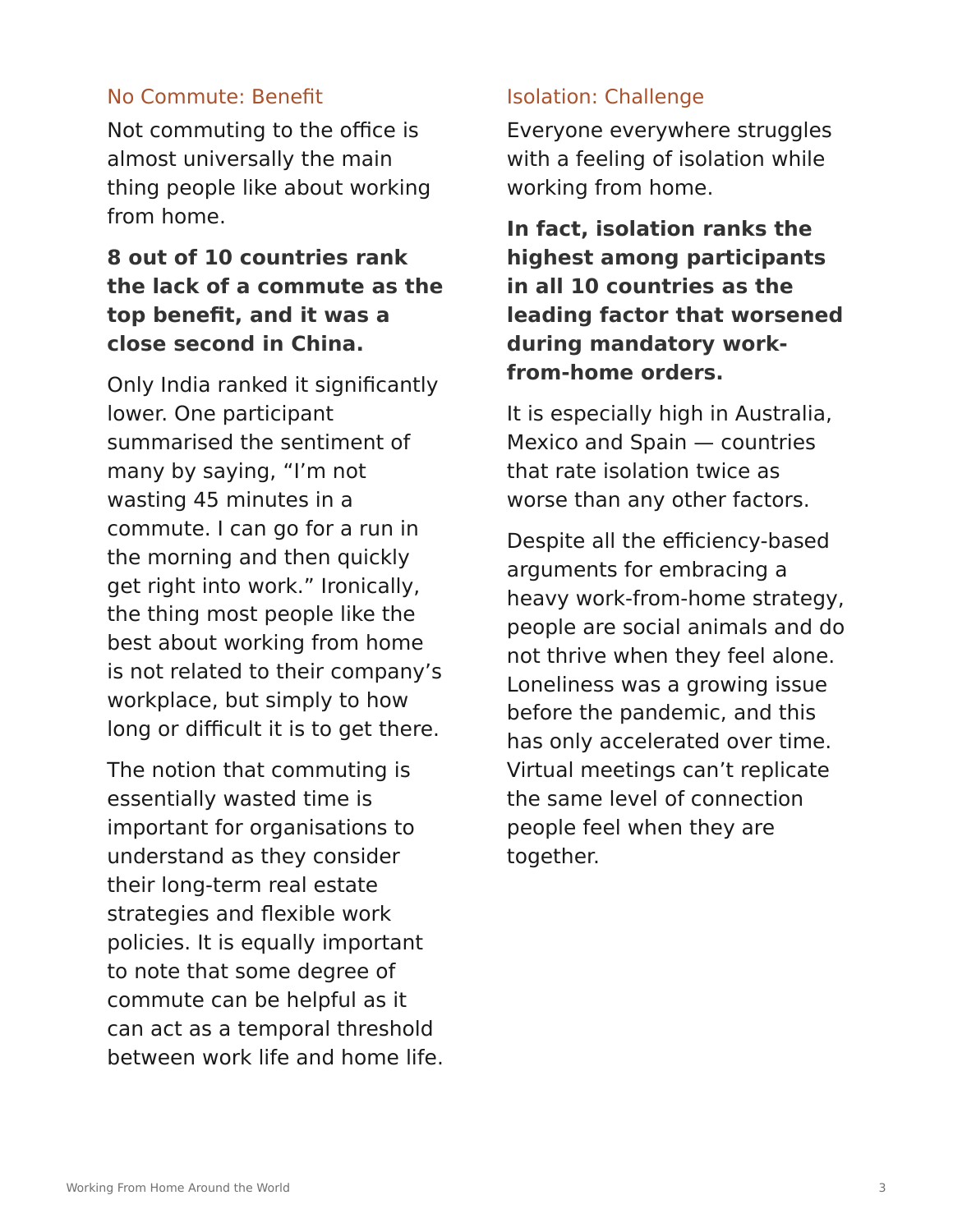# Engagement and Productivity: Benefit and Challenge

Engagement and productivity are other key issues, but they are not as straightforward. In 7 of the 10 countries studied, engagement is among the top five things that deteriorate while working from home. Productivity rates in the top five as well for every country (with the exception of Mexico which rates it sixth).

Yet, participants also rank their ability to focus and be productive at home in the top five things that have improved (with the exception of Canada, which ranks it sixth). Can both be true? Can employees find working from home both more and less productive?

The divided responses reinforce the notion that working from home is a different experience for everyone and productivity levels are impacted by how people feel. Steelcase researchers found a distinct correlation between people's satisfaction with their work-from-home situation and their engagement, as well as productivity. Both engagement and productivity drop in all countries when people aren't satisfied, and it usually declines further when people have to work from home more frequently.

# **All 10 countries report drops in engagement and productivity when people are dissatisfied with their work-from-home experience. In most cases, engagement and productivity drop more significantly when work-from-home frequency increases.**

The level of dissatisfaction with working from home may explain the seemingly contradictory messages that the experience is both better and worse for engagement and productivity. On average, 41% of workers globally are not satisfied with their situation, which means they are more likely to experience drops in both areas.

There are a variety of factors that influence whether people feel productive and satisfied working from home. For example, Steelcase researchers find that, when working from home, common office furnishings, specifically an ergonomic chair, actually help increase productivity. This look at the role of furniture and productivity suggests that physical discomfort can be a distraction, taking its toll on people's ability to focus. The bottom line: it is important people have a place that is distraction-free, where they can focus, regardless of whether they are at home or the office.

Speed of decision-making, clarity around responsibilities, and work-life balance also suffer as people work from home. All of these are interconnected with the issues of engagement and productivity. If employees feel decisions happen more slowly, are unclear about their work, and have to work longer to accomplish the same amount of work or less, the results can be reduced productivity and less commitment to the organisation.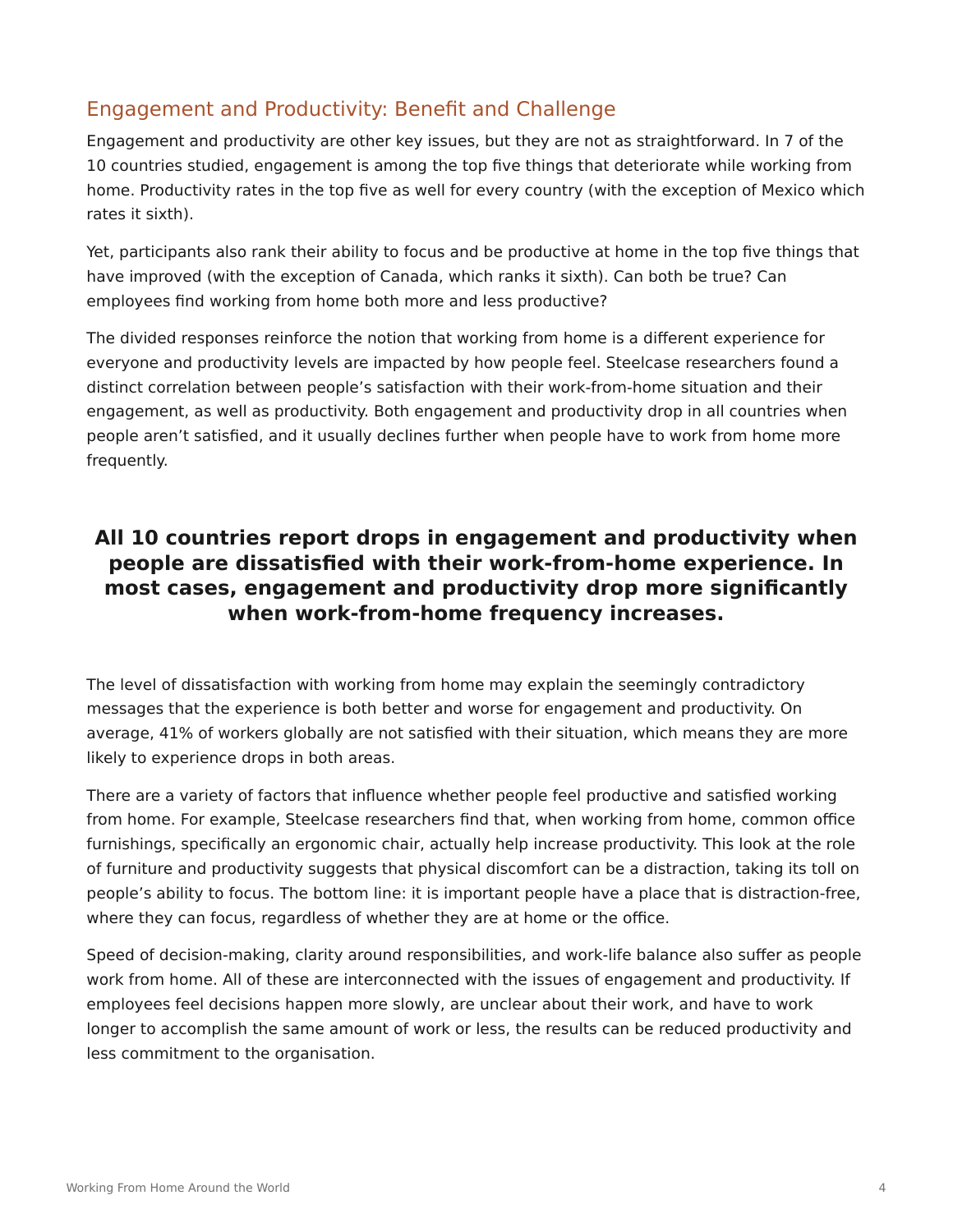# Benefits and Challenges of Working From Home by Country

People told us the three things they liked most and what got significantly or moderately worse while working from home.

*To view all country data use arrows below.*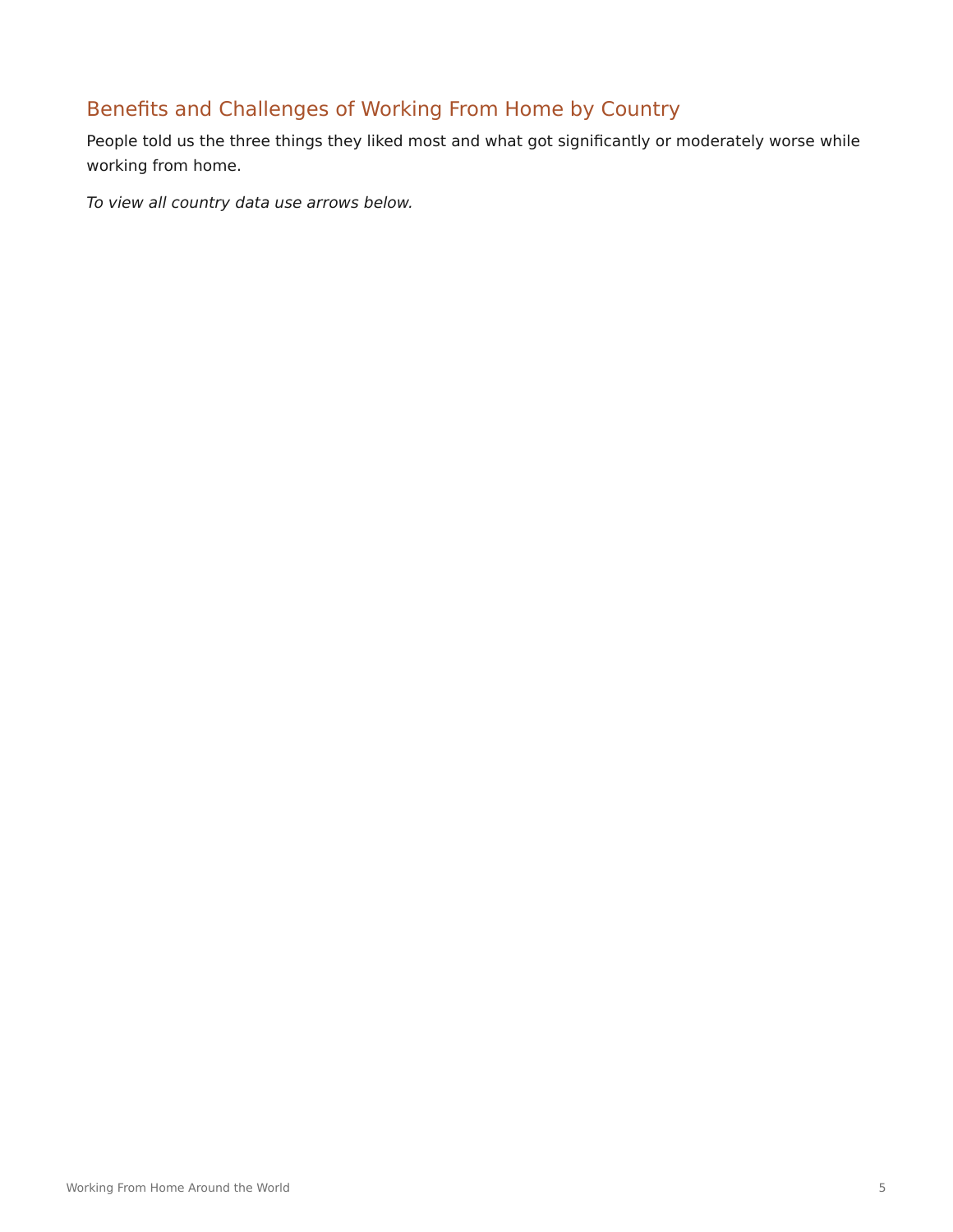### **Australia**

#### Benefit

- 1. No Commute
- 2. No office distractions
- 3. Ability to focus + be productive

# **Canada**

#### Benefit

- 1. No Commute
- 2. No office distractions
- 3. Better Work-life Balance

### **China**

#### Benefit

- 1. Ability to Work in a Range of Settings
- 2. No Commute
- 3. Ability to Focus + Be Productive

# **France**

#### Benefit

- 1. No Commute
- 2. Ability to Focus + Be Productive
- 3. Increased Flexibility

# **Germany**

#### Benefit

- 1. No Commute
- 2. No Office Distractions
- 3. Ability to Focus + Be Productive

# **India**

#### Benefit

- 1. More Time for Health and Fitness
- 2. Better Work-life Balance
- 3. Ability to Focus + Be Productive

#### Challenge

- 1. Sense of Isolation
- 2. Productivity
- 3. Engagement

#### Challenge

- 1. Sense of Isolation
- 2. Clarity of Responsibilities
- 3. Engagement

#### Challenge

- 1. Sense of Isolation
- 2. Speed of Decisions
- 3. Productivity

- 1. Sense of Isolation
- 2. Productivity
- 3. Clarity of Responsibilities

#### Challenge

- 1. Sense of Isolation
- 2. Speed of Decisions
- 3. Productivity

#### Challenge

- 1. Sense of Isolation
- 2. Speed of Decisions
- 3. Work-life Balance

### Challenge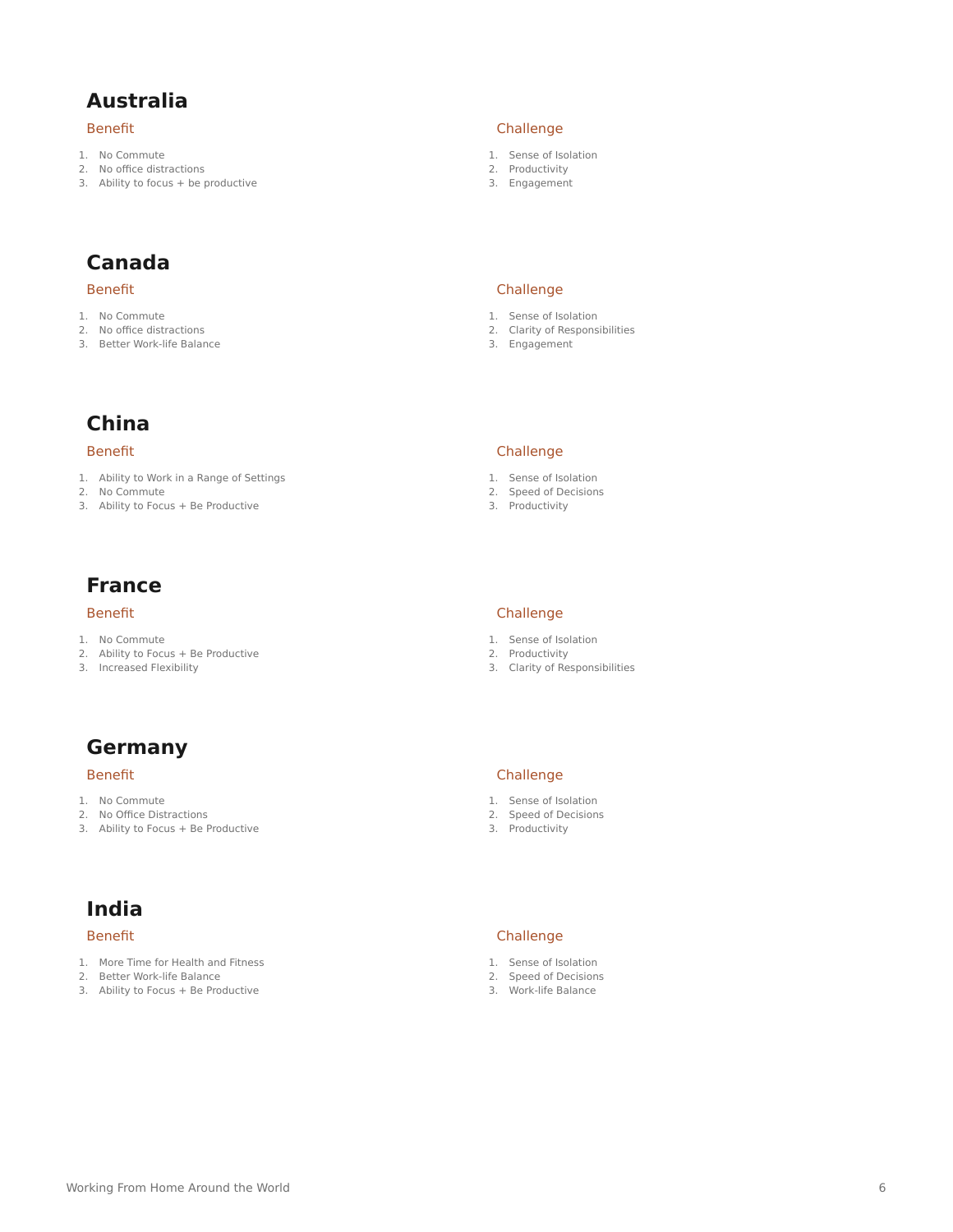# **Mexico**

#### Benefit

- 1. No Commute
- 2. Ability to Work in a Range of Settings
- 3. Family Time

#### Challenge

- 1. Sense of Isolation
- 2. Work-life Balance
- 3. Innovation

# **Spain**

#### Benefit

- 1. No Commute
- 2. Increased Flexibility
- 3. No Office Distractions

# **United Kingdom**

#### Benefit

- 1. No Commute
- 2. No office distractions
- 3. Work-life balance

# **United States**

### Benefit

- 1. No Commute
- 2. Ability to focus + be productive
- 3. No office distractions

Challenge 1. Sense of Isolation 2. Work-life Balance 3. Innovation

#### Challenge

- 1. Sense of isolation
- 2. Engagement
- 3. Speed of decisions

#### Challenge

- 1. Sense of isolation
- 2. Engagement
- 3. Speed of decisions

### Drops in Engagement and Productivity for People Dissatisfied Working From Home

When people are dissatisfied with their work-from-home experience and have to do it more often, they report drops in performance.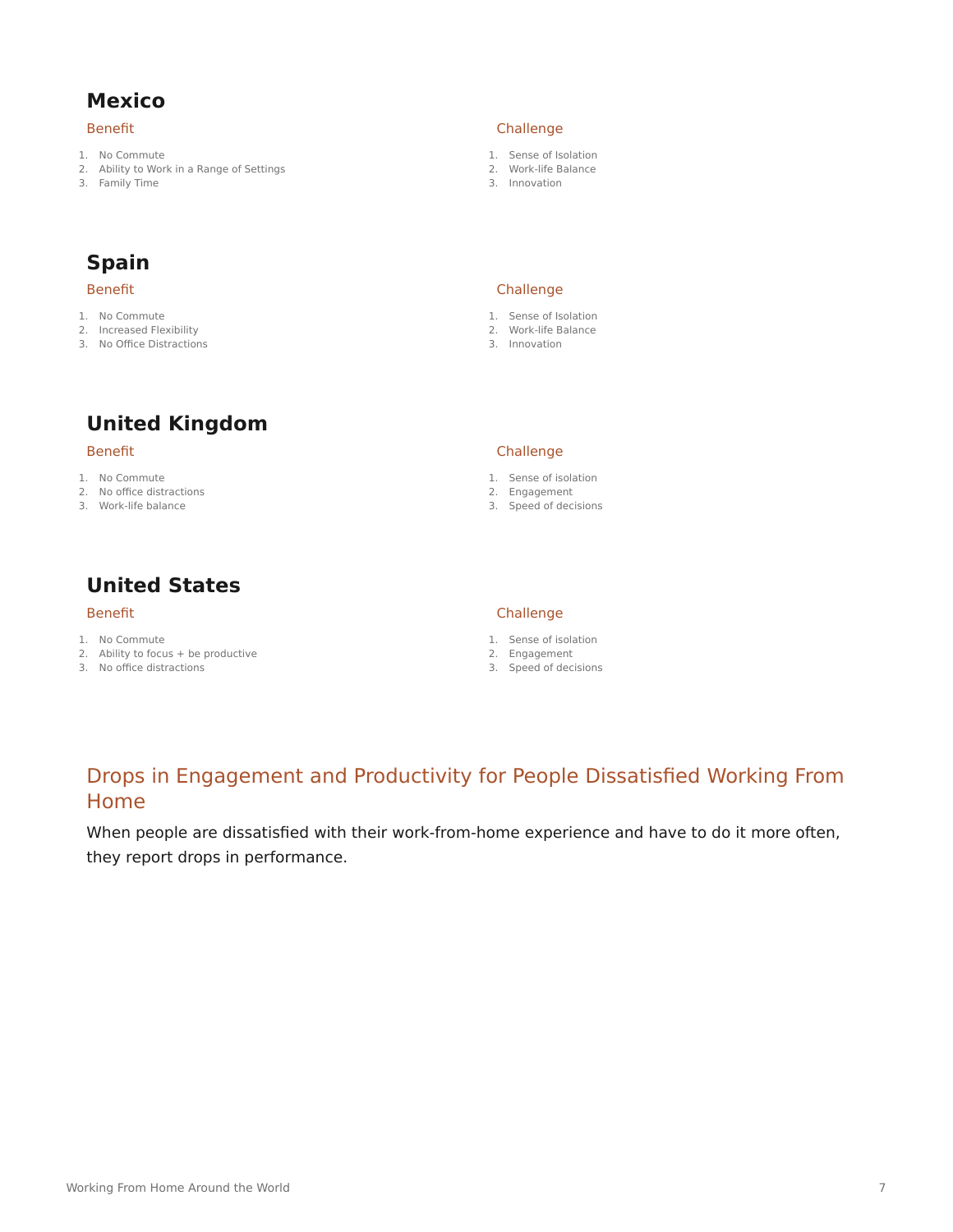# Five Patterns of Work-From-Home Experiences

To better understand the nuances of how people feel about working from home, Steelcase researchers augmented quantitative data by interviewing people for deeper insights. They found the experiences people described fell into five patterns of behaviour and attitudes.

It's important to note that it's possible for people to associate themselves with more than one of the patterns. They are meant to be extreme categories that can help us understand the different experiences people have had and what their expectations may be when they return to the workplace.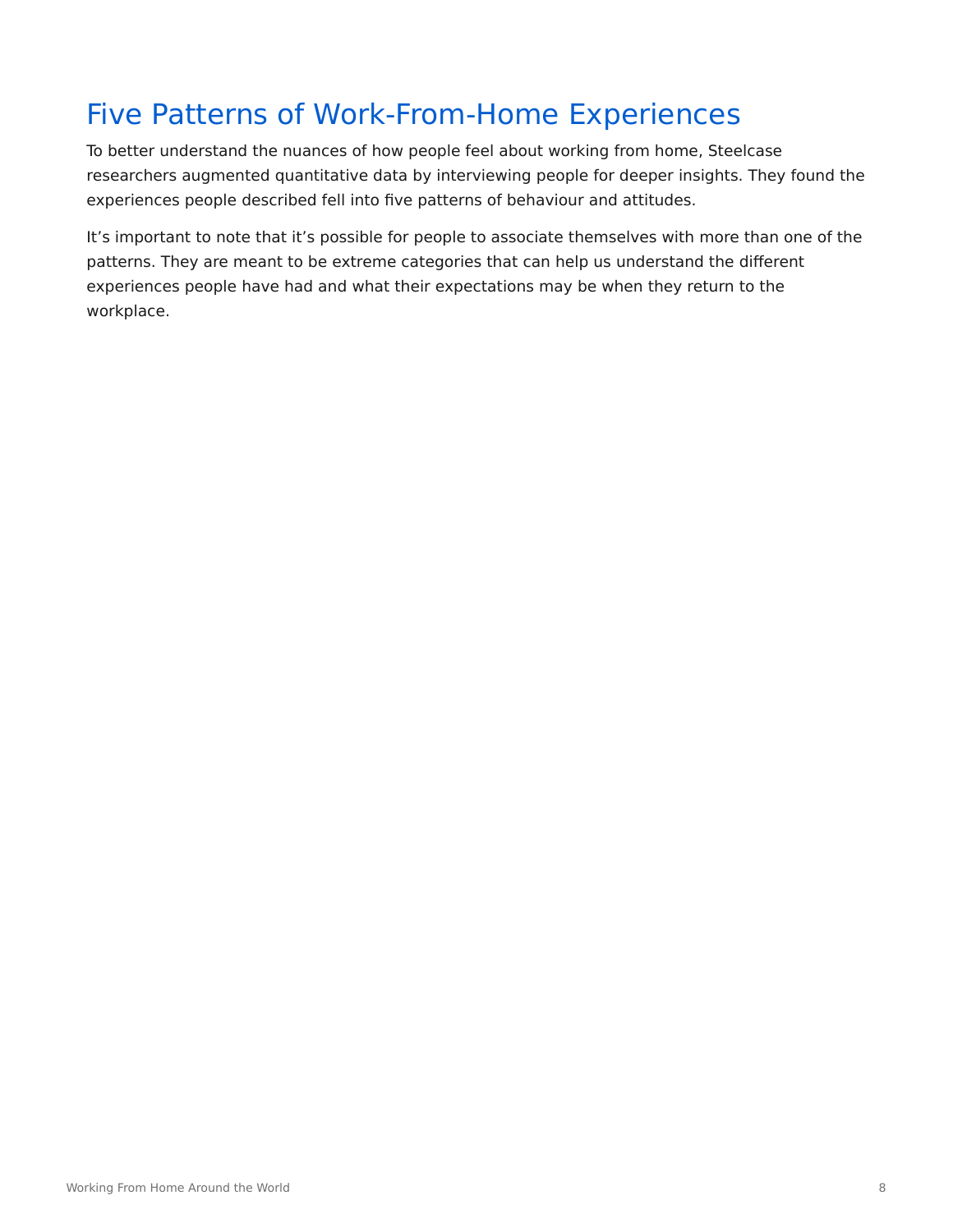### Overworked Caretaker

# **Home office is a nonstop flow of competing demands**

This person is torn between meeting work responsibilities and managing family needs. Their long, jam-packed day is chopped between meetings, focus work, homeschooling and domestic chores. Exhaustion and guilt are piling up. They take comfort in finally being allowed to show they are parents and not worry if their kids are heard on a call. They miss the office for the opportunity to leave home responsibilities behind and have control over their attention. But they appreciate the flexibility to work from home as needed to more easily manage between their family and work responsibilities.

### Relieved Self-Preservationist

# **Home office is the only place I am safe**

This person's main concern is not COVID; it's their psychological safety. They feel their company is creating a hostile work environment and working from home has been a welcome respite from an organisation they feel does not appreciate them. They're less anxious and more productive, able to focus on work, rather than managing relationships. Working from home gives them a more human experience that allows them to work in a space that is their own.

### Frustrated Creative Networker

# **Home office is a suspension from normal life and work**

These individuals are conflicted about returning to the office. They spend most of their day co-creating, coaching, persuading and connecting the dots — work done much better in the office, especially with  $\frac{1}{2}$ <sup>Morking From Home Around the World although they see the contract of  $\frac{9}{2}$ </sup> desire the benefits of the office,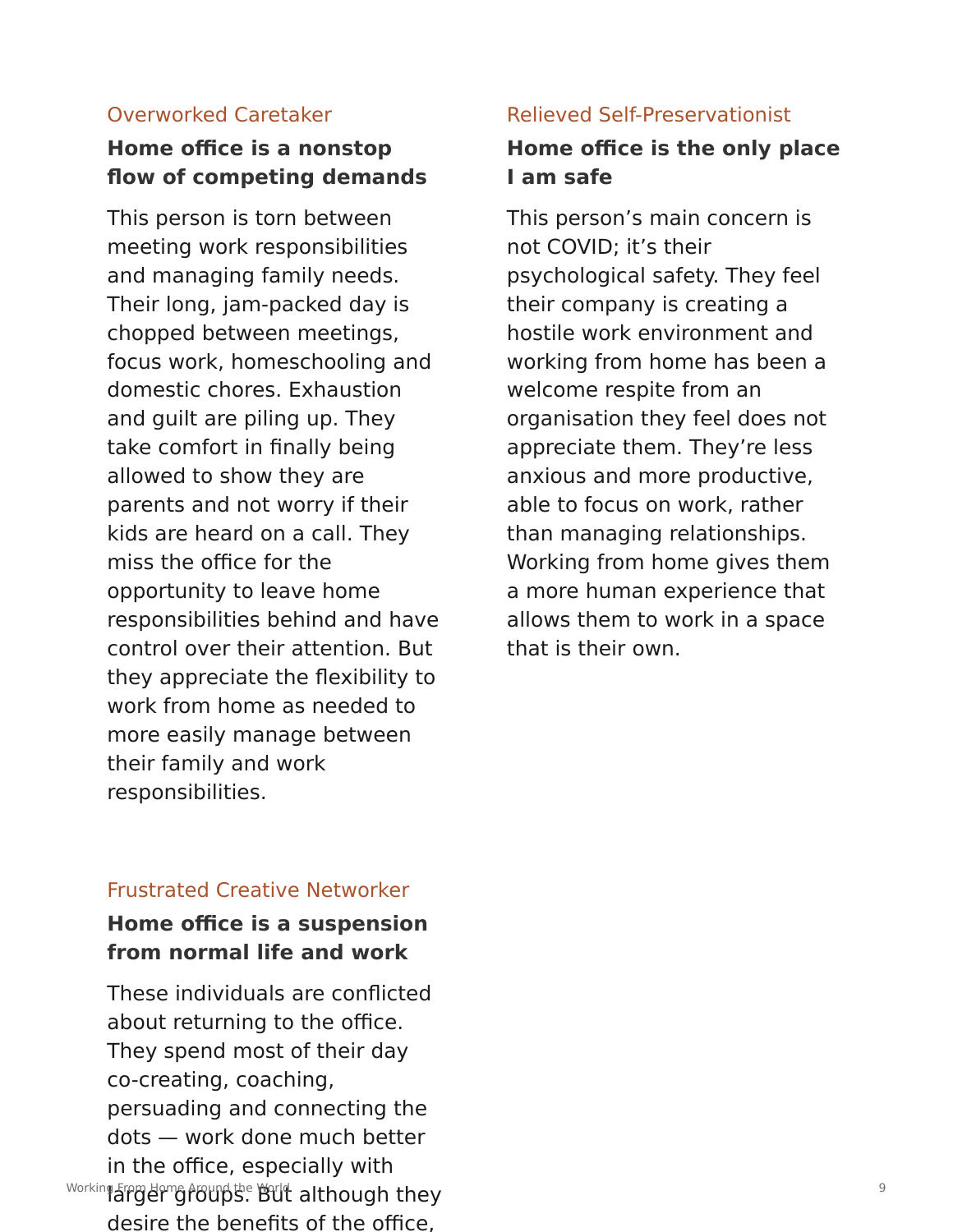# Autonomy Seeker

# **Home office is freedom**

Thrilled to work at their own rhythm, without someone constantly looking over their shoulder, this person feels just as productive at home as before, if not more. They feel a greater sense of wellbeing at home, where they can look out the window, sit in different postures, cook healthy meals and weave in activities that help them recharge and relax, such as hanging out with their pet. They especially enjoy the level of control they have in designing their own work experience to curate a schedule that braids together life events and work events.

## Isolated Zoomer

# **Home office is a lonely cage**

This person lives alone without any self-imposed boundaries to keep to a healthy work schedule. They'll return to the office when they trust their employer has taken necessary precautions. They value the office because it offers a way to separate work and life. Days are spent on back-to-back Zoom calls, and despite constant interaction, they feel disconnected. They miss daily social interactions with their colleagues — a major reason they come to the office. Relationships and their support system at work make it easier to navigate challenges.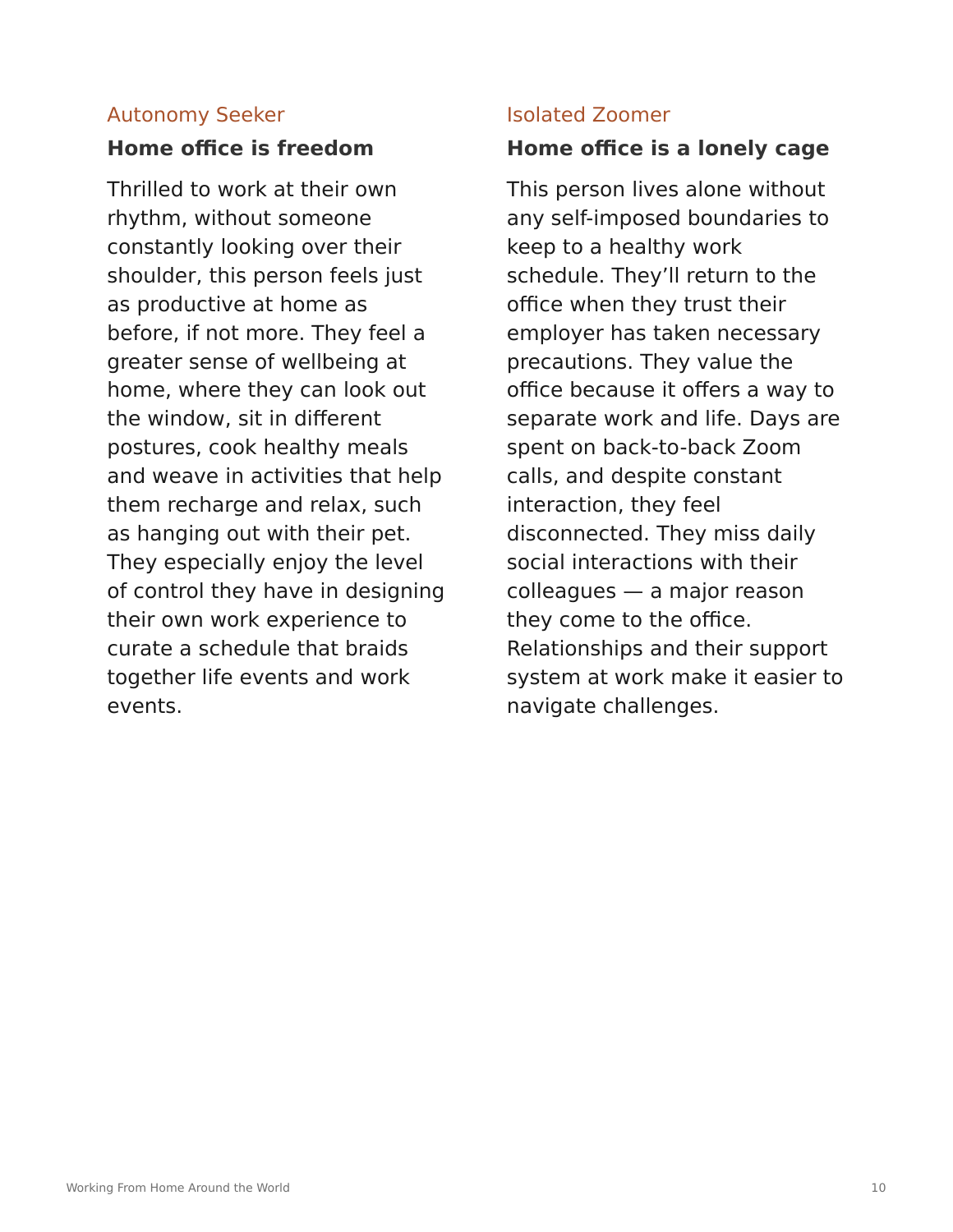### **[Previous Section](https://www.steelcase.com/asia-en/research/articles/changing-expectations-future-work/)**

 $\langle$ 

**01** [Introduction](https://www.steelcase.com/asia-en/research/articles/changing-expectations-future-work/) [Learning from What](https://www.steelcase.com/asia-en/research/articles/changing-expectations-future-work/) [People Have Been Through](https://www.steelcase.com/asia-en/research/articles/changing-expectations-future-work/)

### **[Continue Reading](https://www.steelcase.com/asia-en/research/articles/first-wave-workplace-change/)**

**03** [The First Wave of](https://www.steelcase.com/asia-en/research/articles/first-wave-workplace-change/) [Workplace Change](https://www.steelcase.com/asia-en/research/articles/first-wave-workplace-change/) [The Hybrid Future](https://www.steelcase.com/asia-en/research/articles/first-wave-workplace-change/)



# **Download the full report**

Register for a copy to read now or share with a colleague.

| +About Steelcase |  |
|------------------|--|
| +Customer Care   |  |
| +Legal Notices   |  |
| +Follow Us       |  |
| +Contact us      |  |
|                  |  |